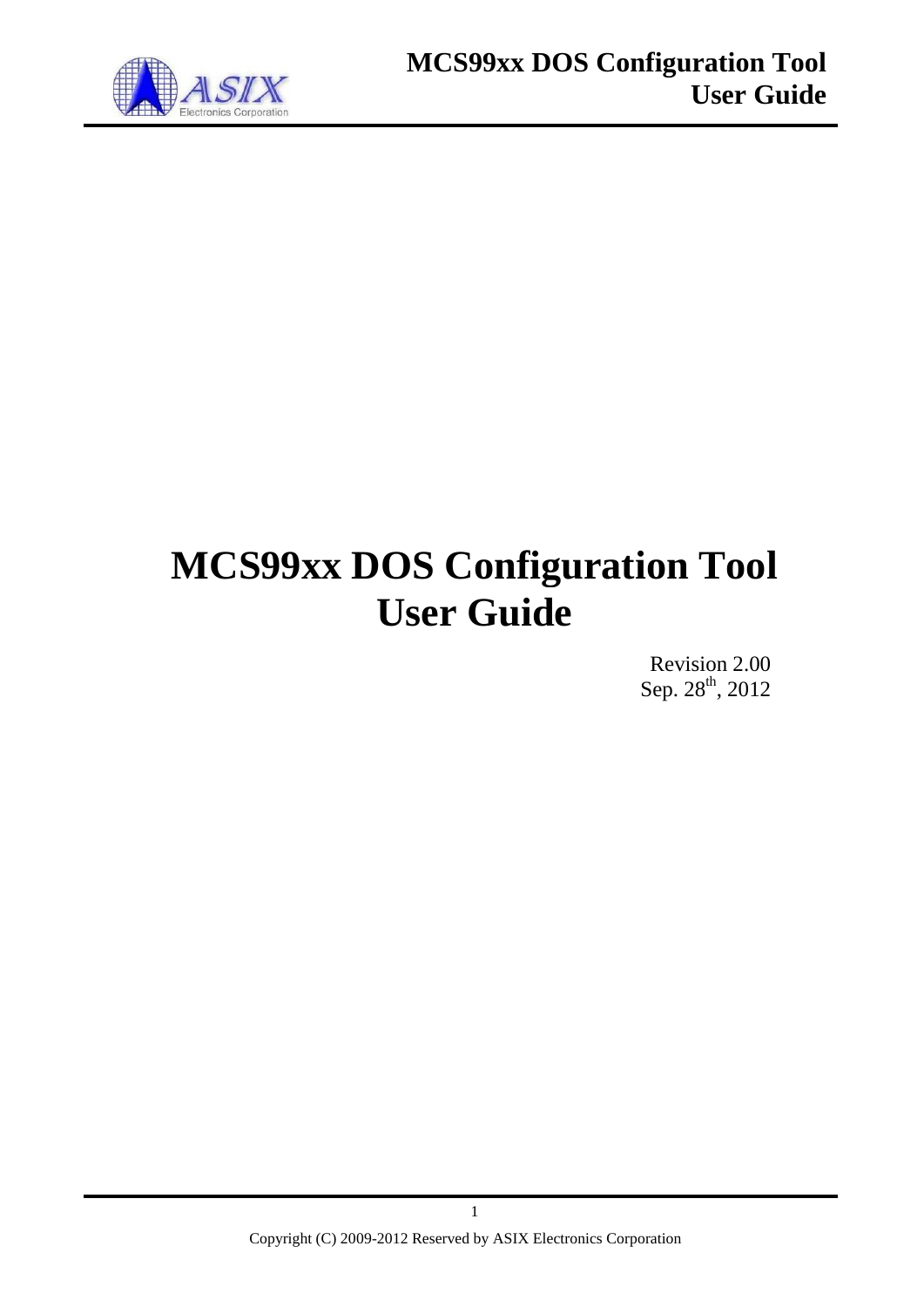

## **Revision History**

| Revision | Date       | Description                                                                 |
|----------|------------|-----------------------------------------------------------------------------|
| 1.0      | 2009/12/22 | Initial release                                                             |
| 2.00     | 2012/09/28 | 1. Changed to ASIX Electronics Corp. logo, strings and contact information. |
|          |            | 2. Changed document revision number format to "x.xx".                       |
|          |            | 3. Re-arranged the whole document descriptions.                             |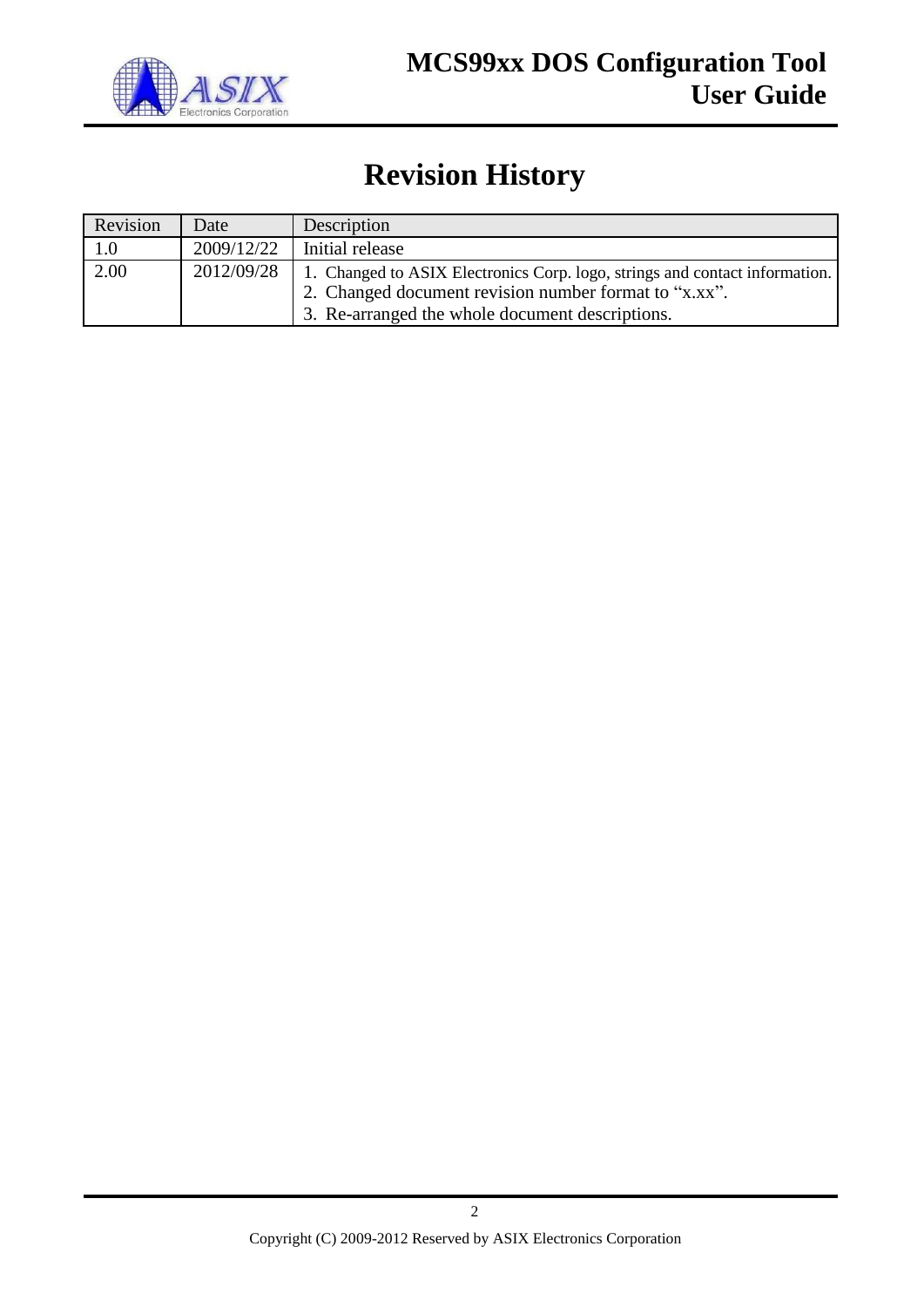

# **Table of Contents**

| 5. Remap Serial/Parallel Ports to Customized I/O Ports 7 |  |
|----------------------------------------------------------|--|
|                                                          |  |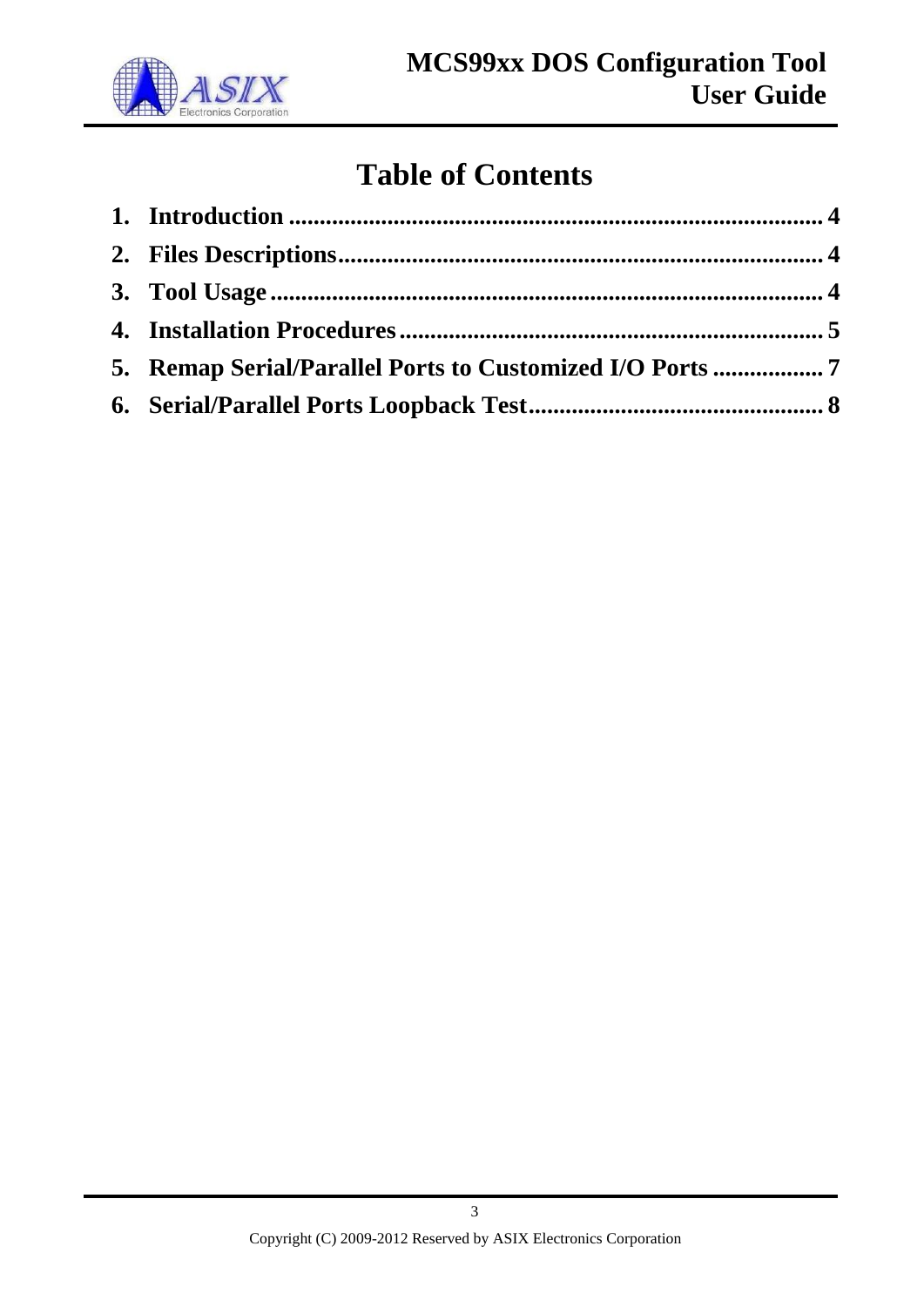

#### <span id="page-3-0"></span>**1. Introduction**

This document provides the information about how to install the serial and parallel ports for MCS99xx PCIe to Serial and Parallel I/O ports on DOS 6.22 environment. Normally any serial and parallel I/O ports can be supported by BIOS call services in DOS environment. However DOS supports only 4 serial ports (3F8h, 2F8h, 3E8h, 2E8h) and 3 parallel ports (3BCh/378h/278h).

#### <span id="page-3-1"></span>**2. Files Descriptions**

| <b>File Name</b> | <b>Description</b>                                    |
|------------------|-------------------------------------------------------|
| STNDOSIN.EXE     | MCS99xx DOS Configuration Tool                        |
| STCONFIG.CFG     | MCS99xx Serial/Parallel Ports Configuration Data File |

#### <span id="page-3-2"></span>**3. Tool Usage**

```
Usage : StnDosIn [<options>]
By default, StnDosIn displays COM/LPT ports.
Options
 -a[dd] = Add Saturn Ports
 -c[onfig]:<i>parameters</i> > = Configure Saturn Ports -d[elete] = Delete Saturn Ports
  -r[emap] = Remap Saturn ports to legacy ports
  -f[ile] = Remap Saturn ports to legacy(Custom IO-Base) ports
 -s[ilent] = Silent mode
  -u[nused] = remap to all Unused legacy port i/o base, without consideration of COM/LPT 
  number
 -t[est] = Test ports
Config Option Parameters
   -c[onfig]:lpt[1|2|3]=[spp|bpp|ppf|epp|ecp]
   e.g., -config:lpt=spp would set all LPT ports to SPP
   e.g., -c:lpt1=spp would set lpt1 to SPP
   e.g., -c:lpt1=spp,lpt2=bpp would set lpt1 to SPP and lpt2=BPP
```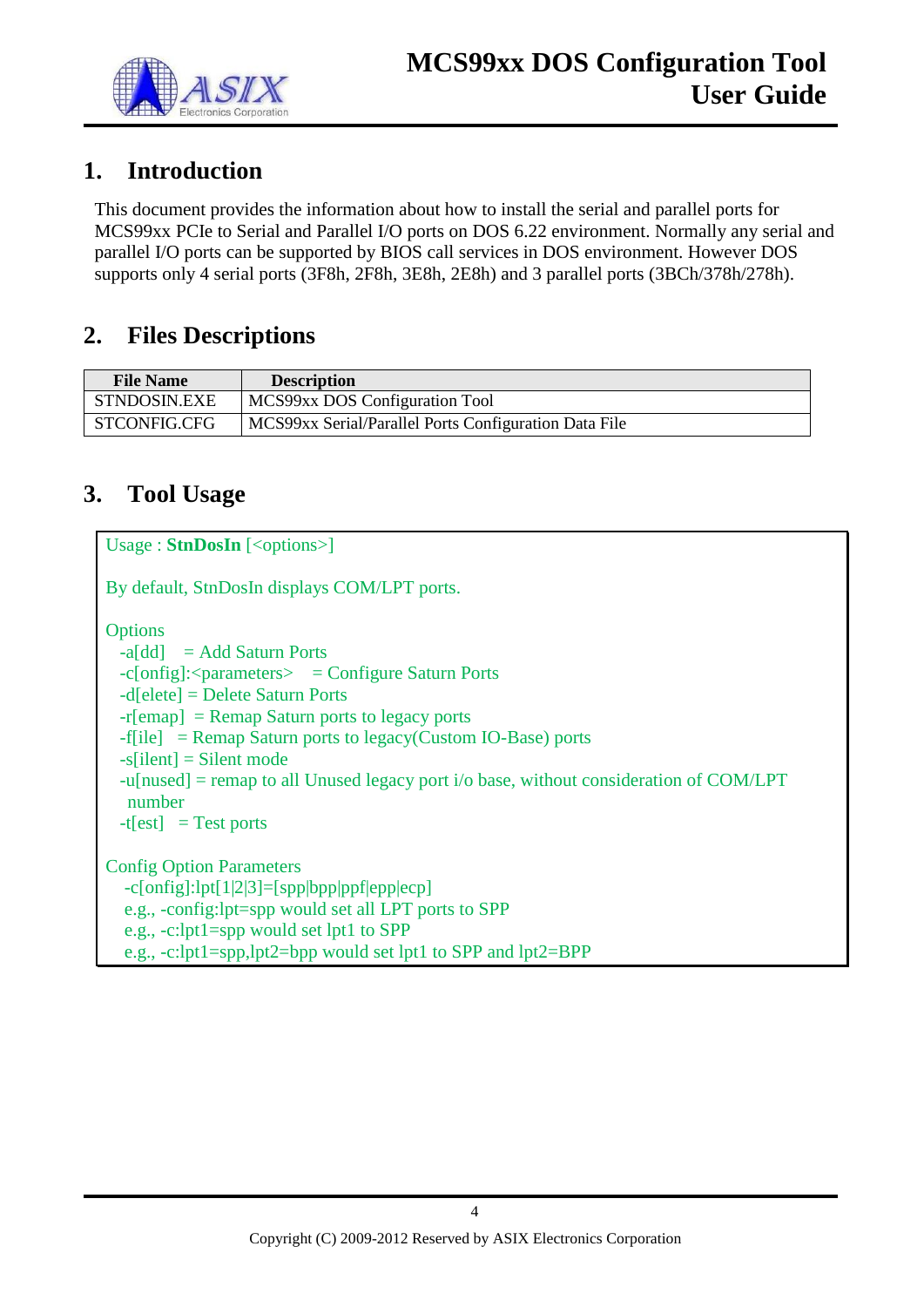

#### <span id="page-4-0"></span>**4. Installation Procedures**

The following procedure explains how to install MCS99xx serial and parallel I/O ports on DOS.

Step 1: Run "**stndosin**" to confirm Device detection. (Eg. MCS99xx) Following information is displayed For 2 Serial and 1 Parallel Port

Saturn DOS installer version 1.0.0.3 dated 24-Feb-2011

PCI Device Configurations...

Found Moschip Semiconductor pci device 9900 (1000A000) Rev00 on Bus01 Slot00

Found Moschip Semiconductor pci device 9900 (1000A000) Rev00 on Bus01 Slot00

Found Moschip Semiconductor pci device 9900 (2000A000) Rev00 on Bus01 Slot00

Detected 3 pci device(s).

=============================== No COM/LPT port found.

===============================

Step 2: Run "**stndosin -a**" command to add MCS99xx ports on DOS platform. On Successful installation, information is displayed as below:

Saturn DOS installer version 1.0.0.3 dated 24-Feb-2011

PCI Device Configurations...

Found Moschip Semiconductor pci device 9900 (1000A000) Rev00 on Bus01 Slot00 SerialPort1 at B480

- Found Moschip Semiconductor pci device 9900 (1000A000) Rev00 on Bus01 Slot00 SerialPort1 at B800
- Found Moschip Semiconductor pci device 9900 (2000A000) Rev00 on Bus01 Slot00 PrinterPort1 at BC00

Detected 3 pci device(s).

================================ COM1 added at B480 (IRQ 11) COM2 added at B800 (IRQ 10) LPT1 added at BC00 (IRQ 5) ================================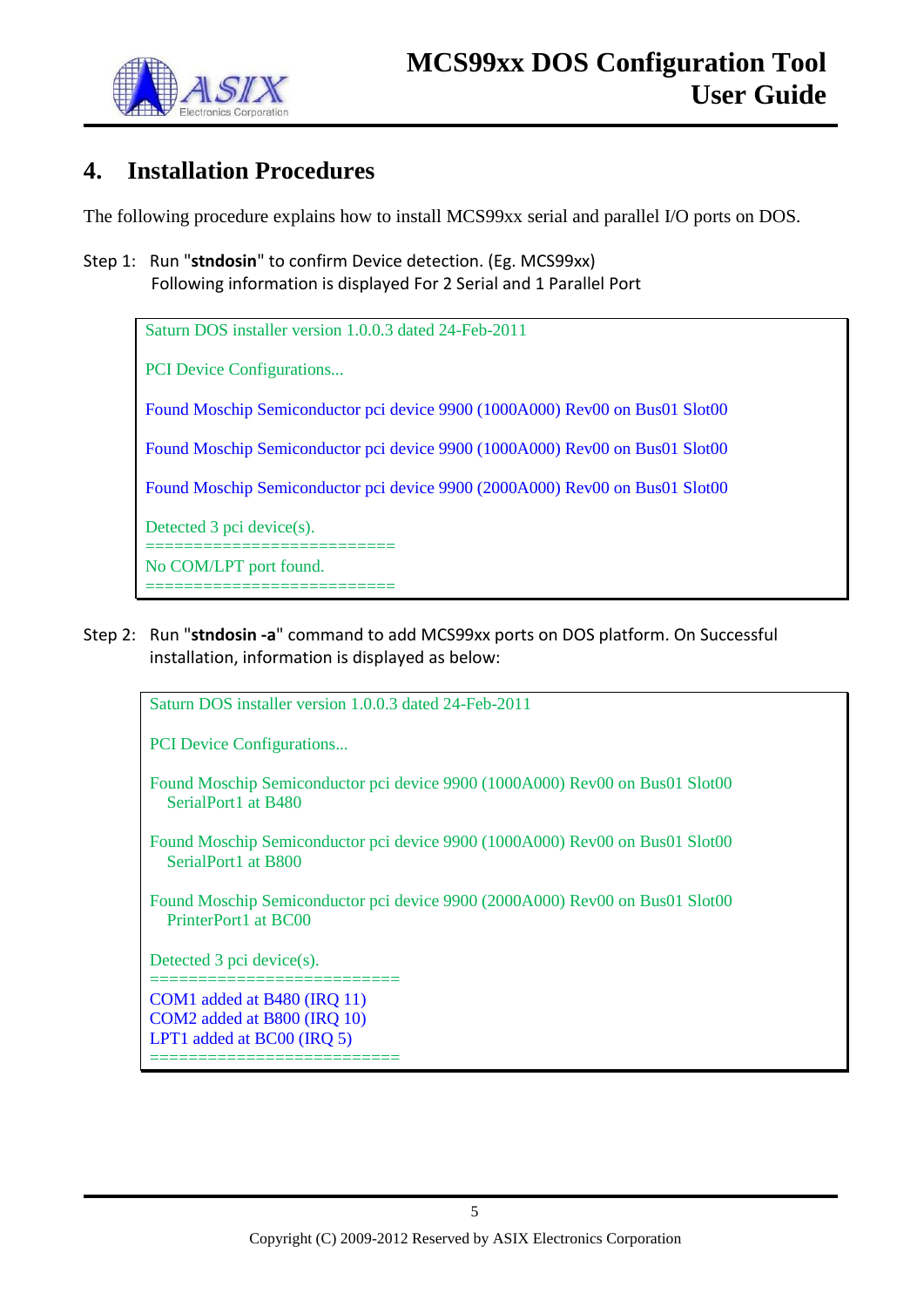

#### Step 3: Run "**stndosin -a -r**" command to remap the MCS99xx serial/parallel ports to legacy I/O ports.

Saturn DOS installer version 1.0.0.3 dated 24-Feb-2011 COM1 exists COM2 exists LPT1 exists PCI Device Configurations... Found Moschip Semiconductor pci device 9900 (1000A000) Rev00 on Bus01 Slot00 SerialPort1 at 3E8 Found Moschip Semiconductor pci device 9900 (1000A000) Rev00 on Bus01 Slot00 SerialPort1 at 2E8 Found Moschip Semiconductor pci device 9900 (2000A000) Rev00 on Bus01 Slot00 PrinterPort1 at 278 Detected 3 pci device(s). ================================ COM1 added at 3E8 (IRQ 11) COM2 added at 2E8 (IRQ 10) LPT1 added at 278 (IRQ 5) ============================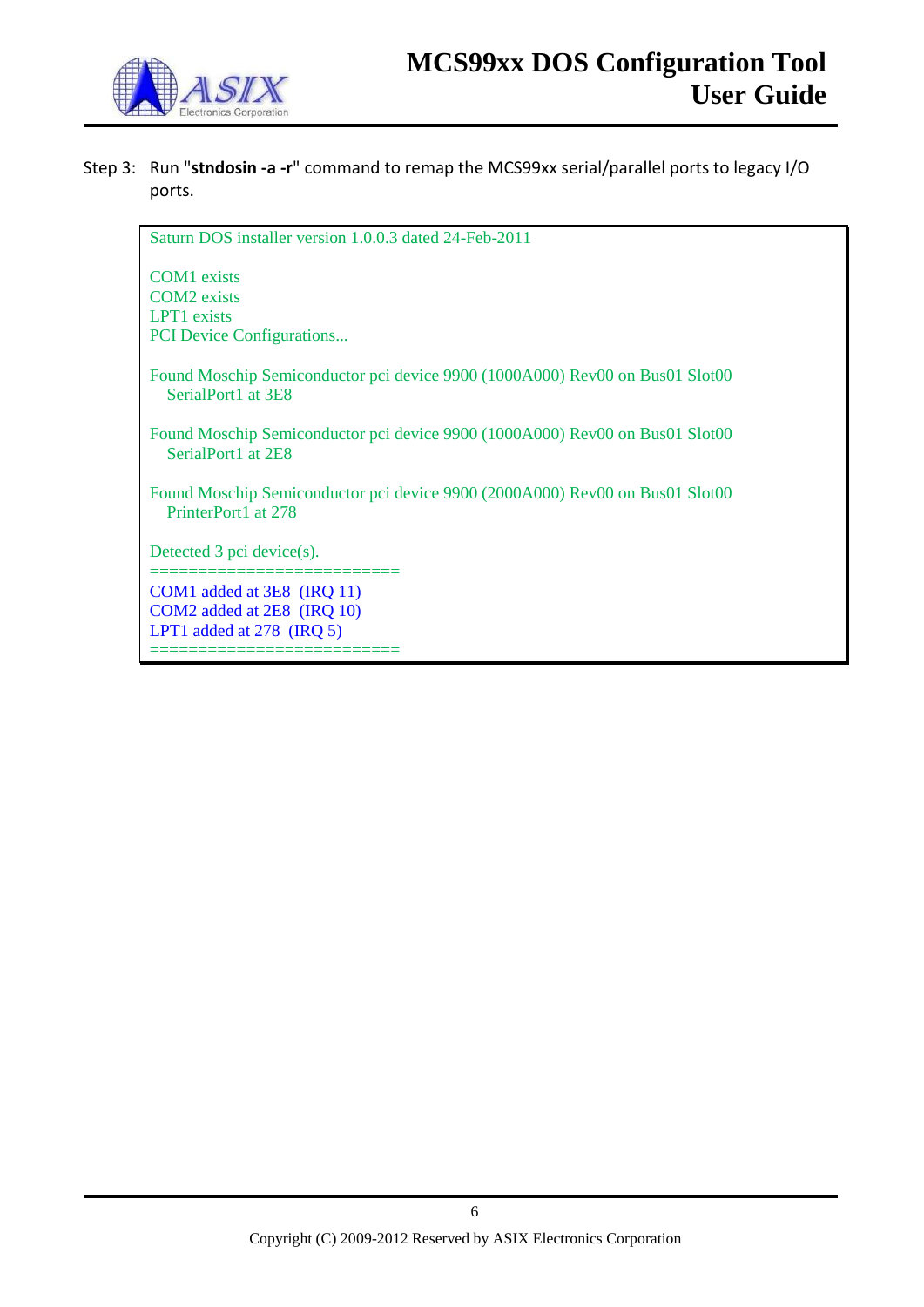

### <span id="page-6-0"></span>**5. Remap Serial/Parallel Ports to Customized I/O Ports**

Use the following steps to remap MCS99xx ports to customize I/O addresses.

- Step 1: Type "**edit stconfig.cfg**" and press enter to edit the contents of config file.
- Step 2: You can view following information in the config file as shown below.

**0x3e8** 0xdef 0xdef 0xdef 0xdef 0xdef 0xdef **0x2e8** 0xdef 0xdef 0xdef 0xdef 0xdef 0xdef 0xdef 0xdef 0xdef 0xdef **0x278** 0xdef 0xdef 0xdef 0xdef 0xdef 0xdef 0xdef 0xdef 0xdef

#### **Note:**

- 1. The first four-column fields in "**blue**" color are for COM ports setting and the last three-column fields in "**red**" are for Parallel port setting.
- 2. Above 2S1P mode example, first row =First serial port 0x3E8; second row = Second serial port 0x2E8; third row = Parallel port 0x278.
- 3. Support for 485 / 422 Feature is not available in the current version of DOS configuration tool.
- Step 3: Specify the required I/O address you want to change for serial / parallel ports in the config file.
- Step 4: Save it and close the config file after relevant changes.
- Step 5: Type "**stndosin -a -f**" command to remap.

Saturn DOS installer version 1.0.0.3 dated 24-Feb-2011

COM1 exists COM2 exists LPT1 exists PCI Device Configurations... Found Moschip Semiconductor pci device 9900 (1000A000) Rev00 on Bus01 Slot00 SerialPort1 at 3E8 Found Moschip Semiconductor pci device 9900 (1000A000) Rev00 on Bus01 Slot00 SerialPort1 at 2E8 Found Moschip Semiconductor pci device 9900 (2000A000) Rev00 on Bus01 Slot00 PrinterPort1 at 278 Detected 3 pci device(s). ============================= COM1 added at 3E8 (IRQ 11) COM2 added at 2E8 (IRQ 10) LPT1 added at 278 (IRQ 5) ================================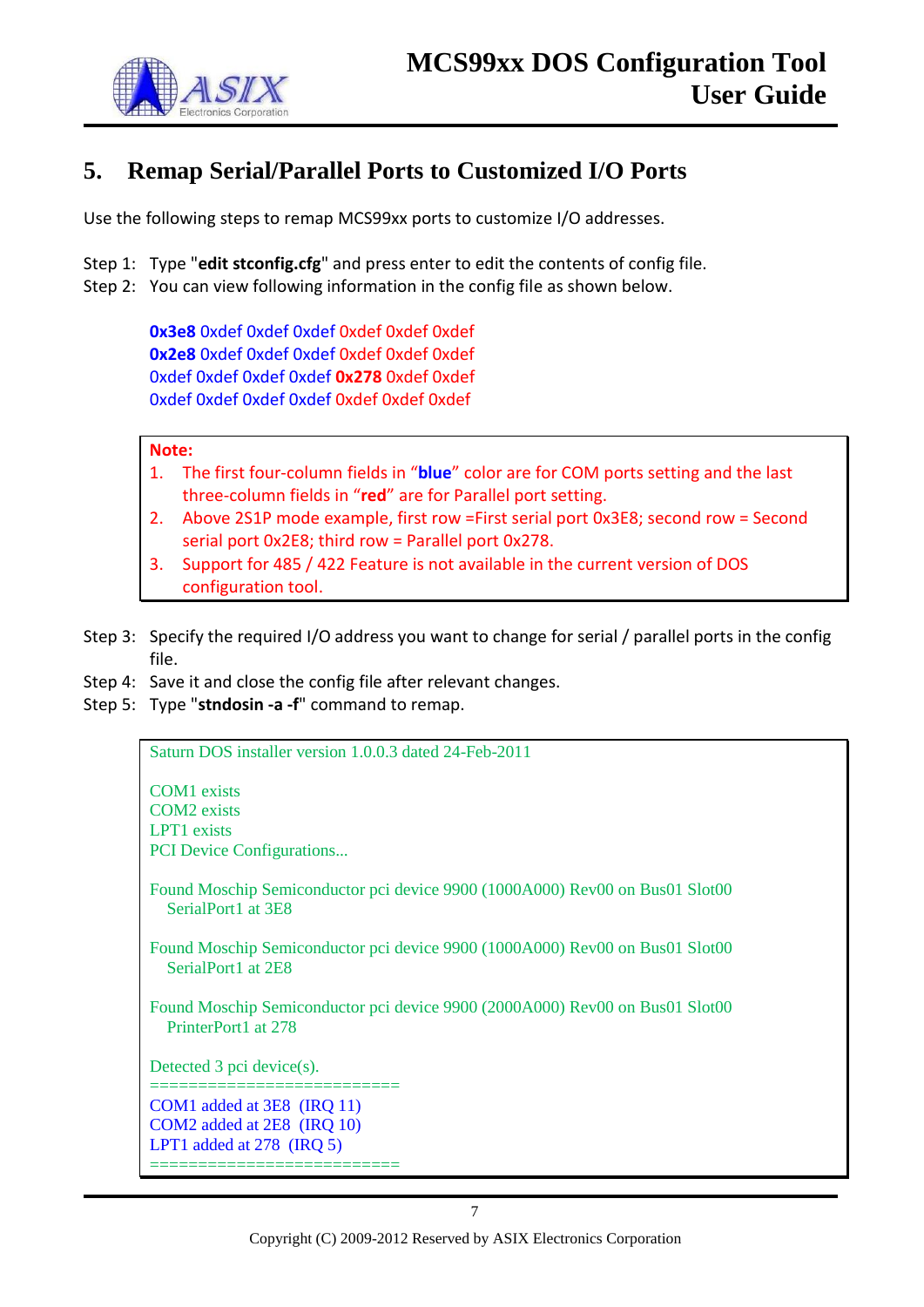

### <span id="page-7-0"></span>**6. Serial/Parallel Ports Loopback Test**

Run "**stndosin -t**" command to test MCS99xx Serial or Parallel Ports.

Note that need to connect external loop back connectors to the serial and parallel ports before running this test.

| <b>COM1</b> exists                                                           |
|------------------------------------------------------------------------------|
| <b>COM2</b> exists                                                           |
| <b>COM3</b> exists                                                           |
| <b>COM4</b> exists                                                           |
| <b>LPT1</b> exists                                                           |
| PCI device configurations                                                    |
| Found Moschip Semiconductor pci devices 9901(1000A000) Rev00 on Bus01 Slot00 |
| Serial port at 9000 : Test pass.                                             |
| Found Moschip Semiconductor pci devices 9901(1000A000) Rev00 on Bus01 Slot00 |
| Serial port at 9400 : Test pass.                                             |
| Found Moschip Semiconductor pci devices 9901(1000A000) Rev00 on Bus01 Slot00 |
| Serial port at 9800 : Test pass.                                             |
| Found Moschip Semiconductor pci devices 9901(1000A000) Rev00 on Bus01 Slot00 |
| Serial port at 9C00 : Test pass.                                             |
| Detected 4 pci device(s).                                                    |
|                                                                              |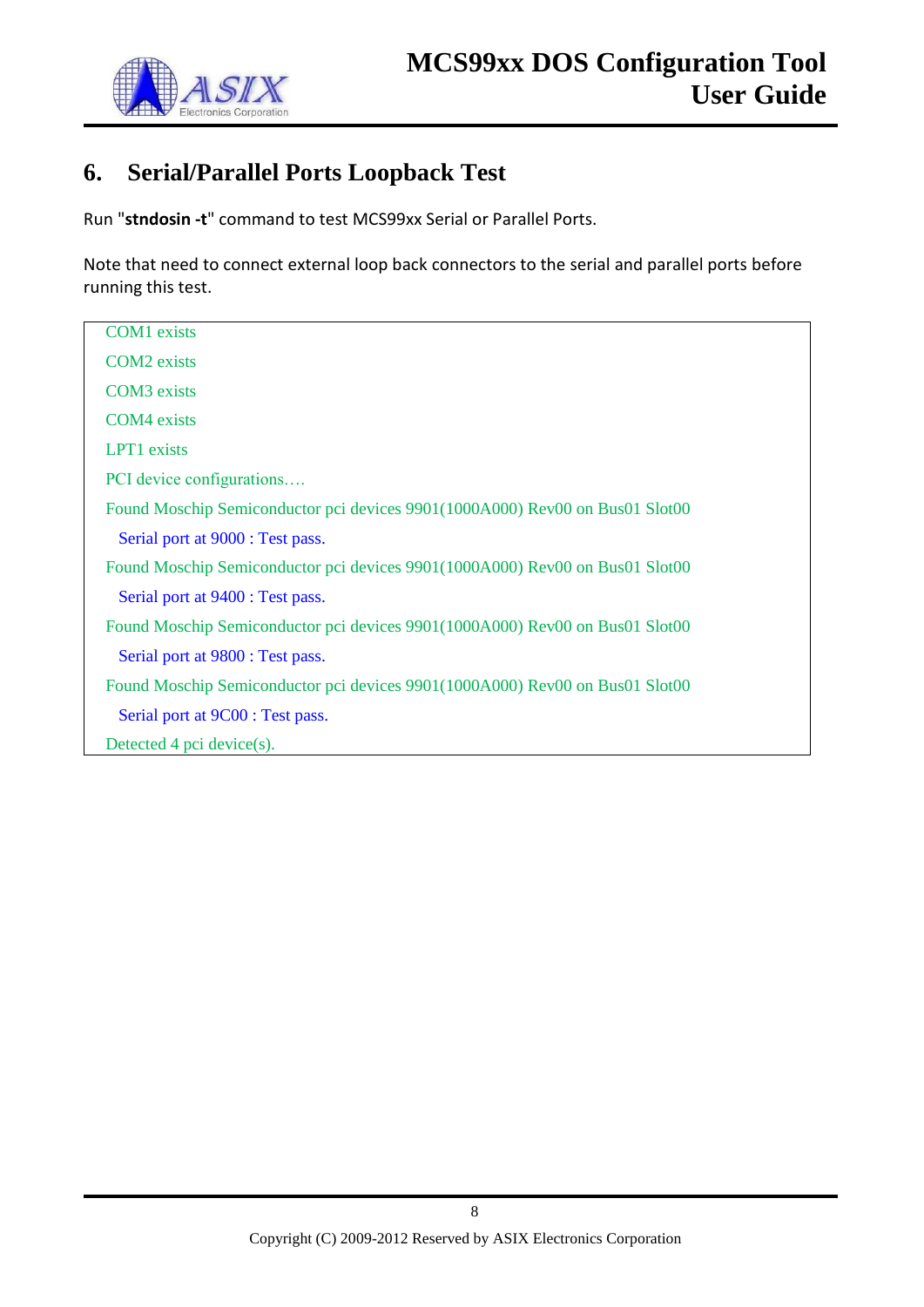

#### **Loopback Connectors:**

1. Serial Loop back connection :



Female DB-9 connector – Rear view

2. Parallel Loop back connection::



Male DB-25 connector – Rear view